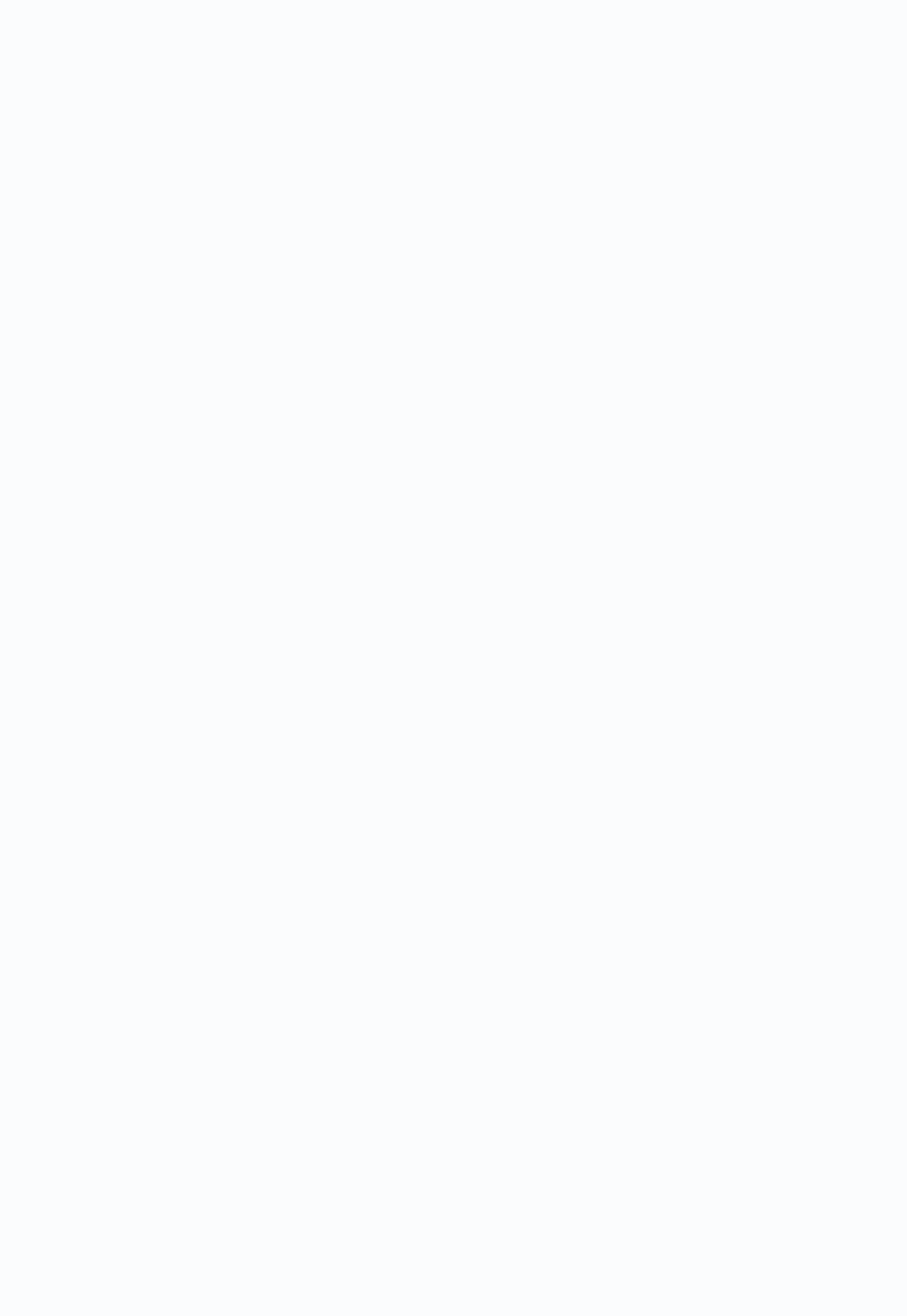### **THREE**

 $\kappa$   $\sim$   $\alpha$ 

# The Work of Dying

WHEN A PATIENT IS ADMITTED to hospice in the early labor stage, the first priority is to control symptoms. Then you have some space for building a relationship. Now, this is a paradox. The work of the dying is to detach from the people and things of this world, and here you are trying to attach. But you are acting as a guide for the journey, and the patient can sense that.

One hospice midwife spent two hours listening as a family described their father's abusive behavior toward his nurses. When they felt she was adequately prepared they cautiously led her in to meet the patient, who had not been told she was coming. He took her hand, grinned, and exclaimed, "I've been waiting for you!"

A hospice midwife can be a breath of fresh air for the patient and family. And hospice care at its best dispels the stale energy of chronic sadness. Humor has served me well in this early stage! Many times I have walked into a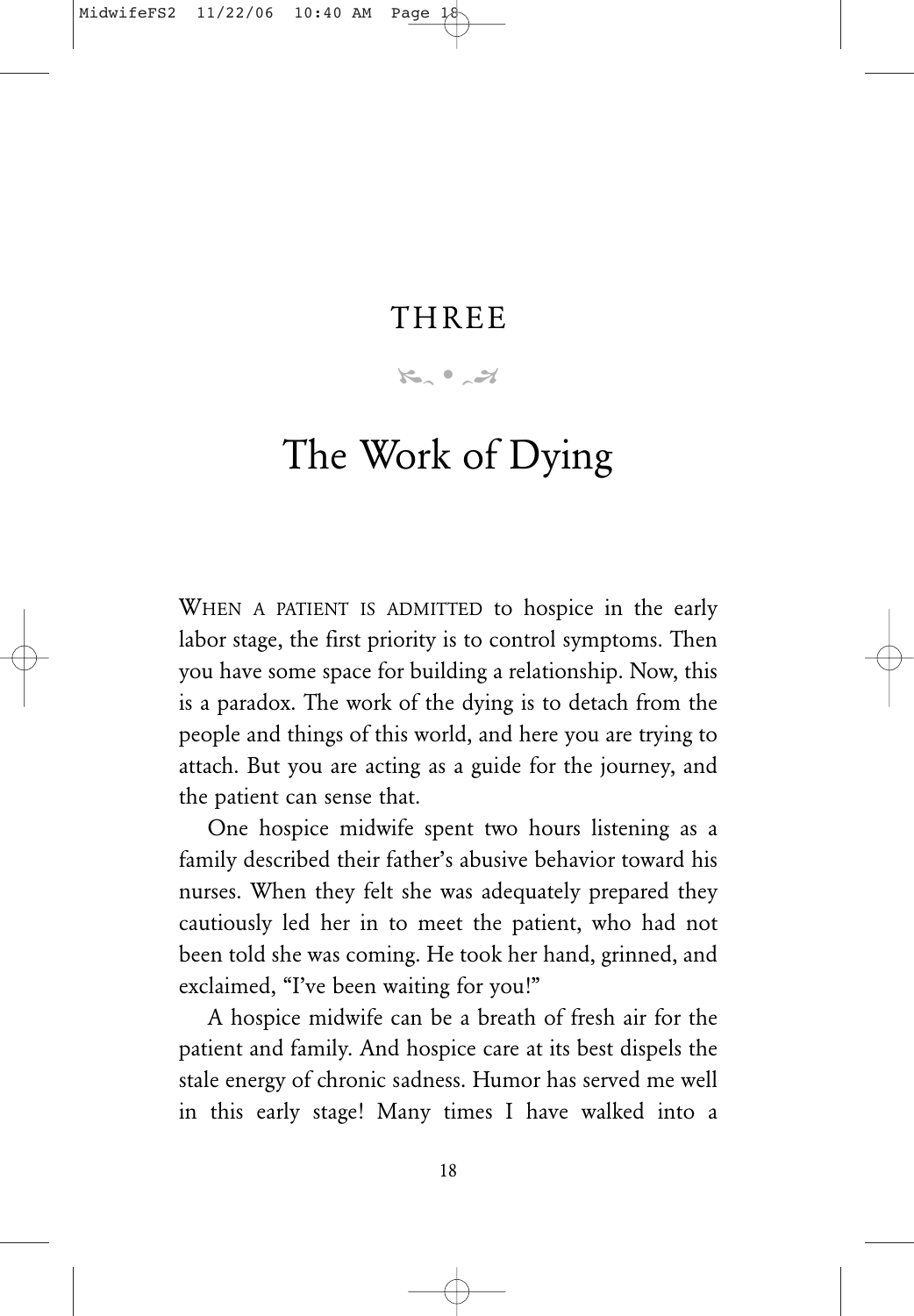patient's room and said, "It's your lucky day, because I'm your nurse. Rub my belly and I'll give you three wishes." There's nothing that brings people together faster than laughter, and it's often been in short supply for too long.

Touch is a universal language that can help develop a relationship. It's also healing, so don't be afraid. If patients seem to be especially reserved, test the waters with a pat on the arm or a squeeze of the hand. The worst thing that can happen is they'll jerk away or ask you to stop.

#### The Urgency to Love

With terminally ill patients, there is an urgency to love quickly if you're going to love at all. Be generous and openly affectionate. Patients often feel ugly because of the toll illness has taken on the body. Hugs and kisses send a message that they are still lovable.

When I first meet a patient, I always ask, "Have you been sick a long time?" There is a need to tell the history of the terminal illness in the same way that any traumatic event must be told time and time again. And if you are going to accompany this person on a journey, it's important that you understand the terrible twist of events that have brought you into the situation.

When the symptoms are controlled and some really good days are experienced, patients may declare that they're recovering, and the family may share this delusion. Whenever patients tell me that they are better, or that a healing has taken place, I rejoice with them. I say, "It's wonderful that you're feeling so well. This is a gift, whether it lasts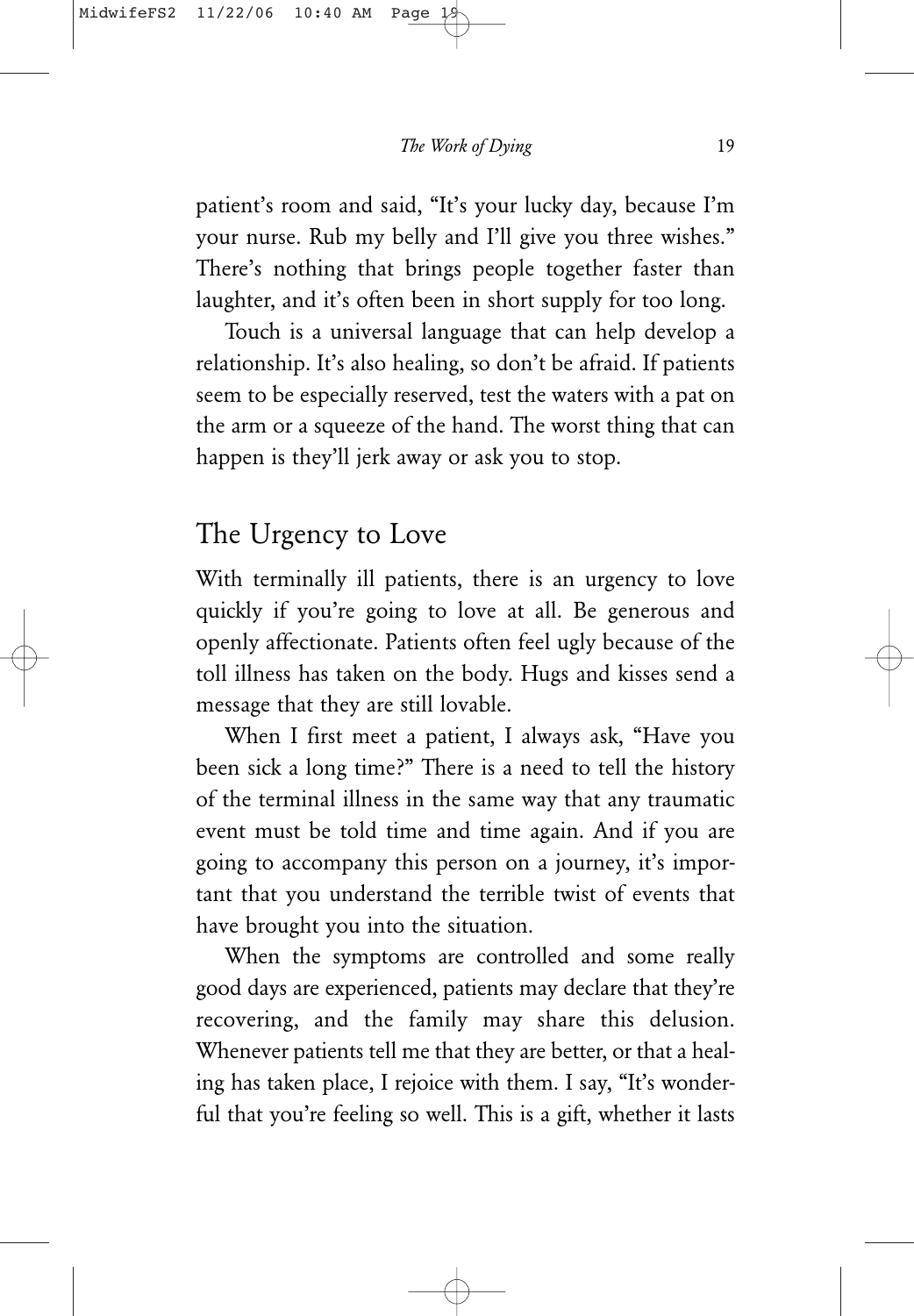a day or a lifetime. Enjoy it!" Denial is a powerful defense mechanism, and it isn't bad. It's just a defense. We all defend ourselves the best way we can, and if the patient is denying the approaching death, leave it alone. Never lie, but don't tell people more than they want to hear. There is no need to crush a hurting person with the full weight of the truth.

### Life Review

Slowly, as you share experiences and earn trust by "wasting time" together, the patient will begin to open up to you. An important work of the dying is life review, sorting out the events of life and finding meaning. This usually comes in fits and spells, so always be eager to listen to stories. They're new to you, so you can often generate more interest and enthusiasm than the family, who may have heard them many times.

When the pathology works very quickly, or when the diagnosis is not made until the very end, patients and families are rushed to complete their emotional and spiritual business. They especially need a guide because they may not know where their attention should be focused. The midwife's ability to guide is directly related to her willingness to be a channel of grace. One midwife told me the story of a distraught family who clung to the bedside of their unresponsive mother one Christmas day. This midwife felt inspired to ask them if they wanted to move their mother, bed and all, into the living room by the Christmas tree. They agreed, and soon they had placed their mother's bed directly in front of the tree.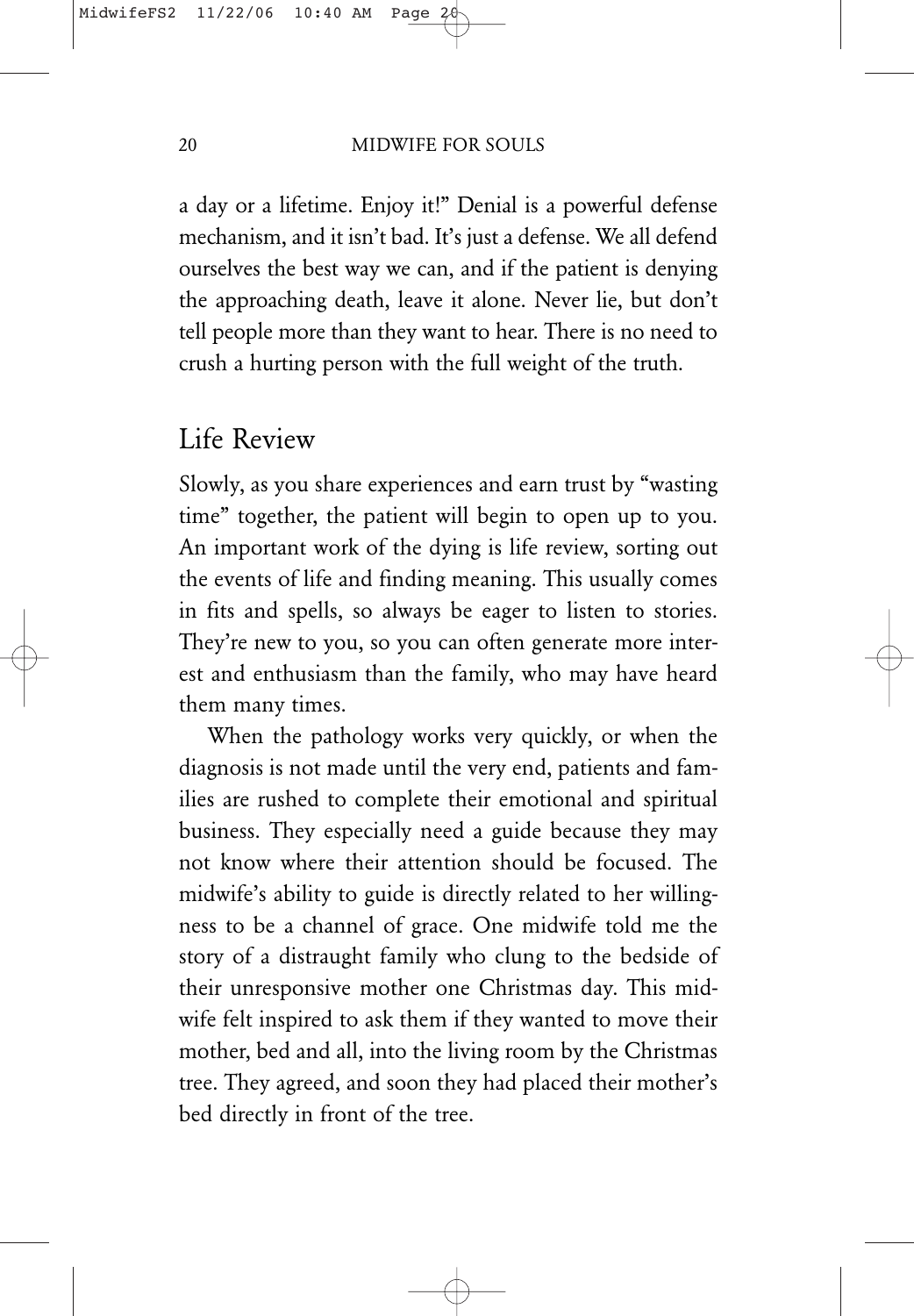Then an amazing thing happened. The woman woke up. The midwife asked if there was anything she wanted. She said, "Yes. A cigarette and a glass of wine would be nice." They rolled the head of her bed up and she took one puff from the cigarette and a couple sips of wine. Then she shared some things about her life that her family had never heard before. When she finished, she looked at her son and said, "It's time now." And she died. The midwife's willingness to act on an inspiration allowed that woman to share with her children a final act of love.

Life review, however, usually takes weeks or even months. Suggest bringing out photo albums to stimulate the process. If the family asks about calling out-of-town relatives, tell them to do it at once. Encourage the family members to come and spend time while the patient is still able to visit, and to say the things that need to be said.

### Reconciliation

Look for chances to spend time alone with patients, who may need to say things to you that they can't comfortably share with the family. Often there is lack of forgiveness in some area, and this must be resolved for a peaceful death to take place. If the death is approaching quickly, you may have to be a little pushy in encouraging the patient and family to forgive while there's time. If it's not possible for them to do this in person, encourage letter writing.

I suggest listening with compassion to stories of past hurts, and then gently asking, "But does it really matter now?" If they're Christians, call attention to the Lord's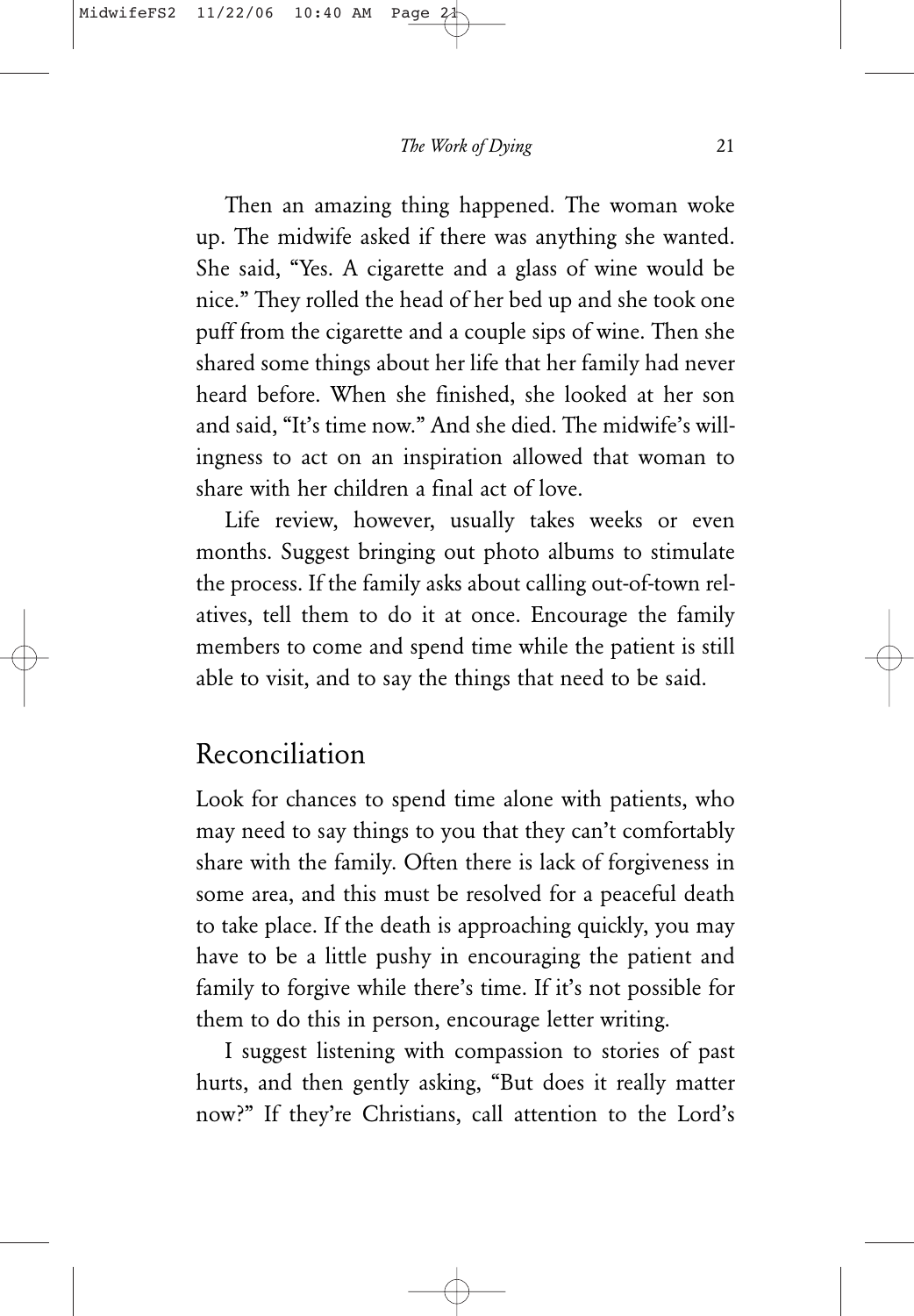Prayer: "Forgive us our trespasses, as we forgive those who trespass against us." Remind people that forgiveness isn't a feeling but an act of the will.

#### Am I Going to Die?

Patients may choose to talk with you about things the family won't let them say, especially about their approaching death. I believe that every patient will talk about death eventually. If you are the person they share with, you are blessed. But it won't happen unless you listen with your heart. I've noticed that patients often make oblique references to dying just to test the waters. Don't ever let an opportunity to listen pass. Even if they change the subject, you've established an unspoken agreement that it's okay to talk about this when they're ready.

Occasionally, patients ask me, "Am I going to die?" That question always leaves a lump in my throat, and I try to remember to pray first before responding. You must be honest, but the wording of your response must be finely tuned to the patient's need. You may very well say the wrong thing, but if you roll with the punches and let the patient set you straight, you'll probably be forgiven.

When patients broach the subject, I ask, "Are you afraid?" or "What is the worst thing that could happen?" (Some men, especially young ones, will be offended if you ask about fear, but naming it is half the battle.) Try to zone in on the specifics. The number-one fear is for the wellbeing of their families after they die, and a close second is fear of the actual death. *Will it hurt? Will it be awful for my*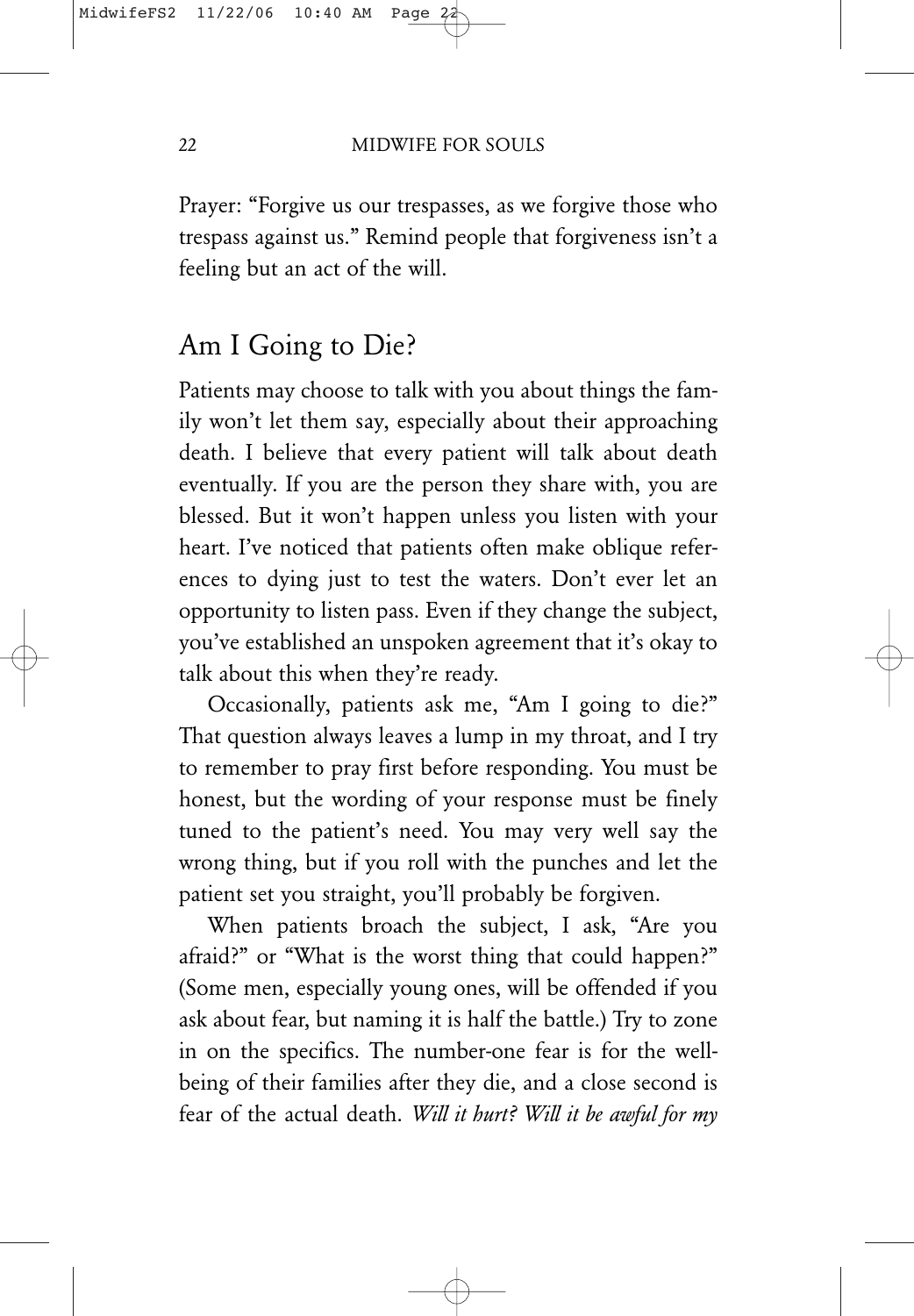*family to see? Will I die choking or gasping for air?* Some patients worry that they'll die suddenly, before they're ready.

Most people haven't seen anyone die, or their only experience of death is what they've heard or seen on TV. I reassure them that death is usually a very gentle, gradual process. Even though I know it can happen, I tell them I've never seen anyone choke to death, which is true. I tell them that we will do everything within our power to see that they don't hurt. And I describe the physical process if they want to know.

Then I ask, "What do you think will happen after you die?" Most patients have given this a lot of thought and candidly share their beliefs with me. But occasionally a patient will say, "I just don't know." My next question is, "Do you believe in God?" If they say no, I retreat and storm heaven with prayers. But when they say that they do believe in God, I share what I've seen with my own eyes.

I tell them about patients who saw angels and loved ones already on the other side. I tell them about patients who die with an expression of radiant joy, who obviously are seeing something beautiful at the moment of death. And then, with their permission, I pray with them.

## Spiritual Distress

I have read over and over that hospice staff should never try to obtain a last-minute conversion, that we should just accept the patients where they are. "People die the way they live," seems to be the motto. I agree that there is no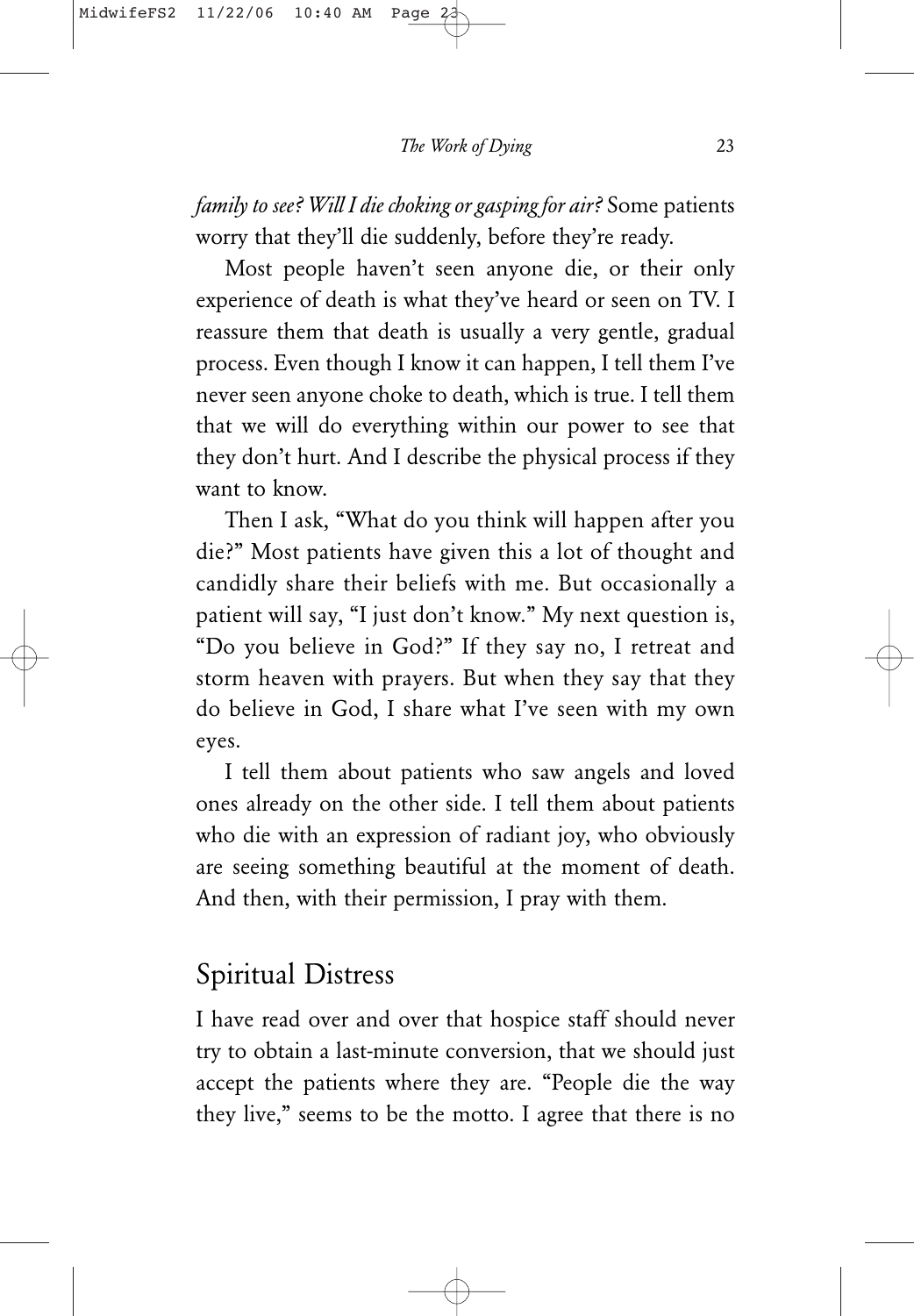place for proselytizing in this work, but each patient has a body and a soul, and the soul is more important by far.

A co-worker had a patient who was in deep spiritual distress, evidenced by extreme fear and restlessness unrelated to physical symptoms, and she asked me to go see him. "He's an atheist," she said, "so you can't pray with him." My answer was, "Of course I can, but he doesn't have to know about it."

I had called on my informal community of prayer warriors upon hearing of his distress, so he'd been steeped in prayer for almost twenty-four hours when I finally went to visit him. His distress was markedly improved when I arrived, and I prayed silently at his bedside as he slept.

I gently touched his wrist to take his pulse, and he stirred slightly. I whispered, "It's okay. I'm Kathy, from hospice." He opened his eyes and looked into my eyes so deeply, I felt he could see into my soul. It seemed to me that he knew why I was there. I never spoke to him about God, because I felt it would be insensitive to do so in front of his profoundly atheistic family. But there was no need; I ministered to him just the same.

On the other end of the spectrum, I'll share a story with you from a courageous, free-spirited midwife whose faith and hospice vocation were both quite new. She admitted a spiritually distressed patient to hospice at the point of death, and asked the family about the woman's faith. They replied that she had none, and neither did they.

Now, God would have had to send me a personalized telegram to persuade me to do this, but my friend asked if she could pray with the woman. The family quickly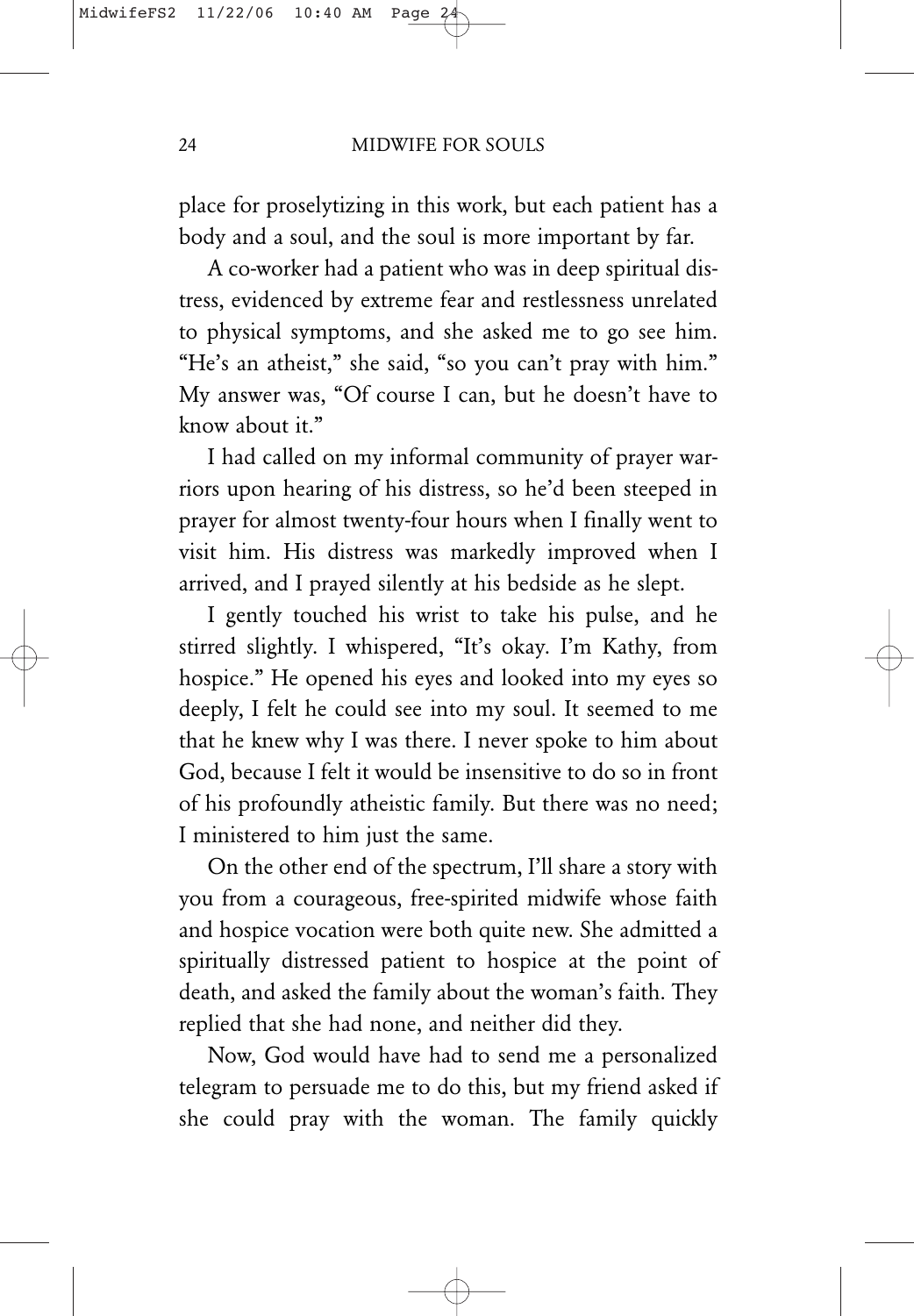answered no, so she asked if she could pray silently at the bedside! They consulted a bit, and hesitantly agreed. The midwife related that her silent prayer was along these lines: "God, I don't know this person, but she seems like a nice enough lady. Surely you won't let her die without any faith in you!" She popped in and out of the room, silently praying each time.

At first, the family watched her suspiciously, but after two hours of this the midwife found the family gathered around the woman, confidently urging her to trust in God and go to him. She died soon after that—a peaceful death. Amazing grace!

It has been said that there are no atheists in foxholes. The dying process is the ultimate foxhole for those with little or no faith. The few patients I've had who claimed to be atheists changed their "no" to a "maybe" toward the end. They want to believe in a loving and forgiving God, and as a Christian midwife for souls it would be irresponsible not to gently share my faith with them when presented with the opportunity.

Once we had an extremely troubled young man at the in-patient hospice. From his family's account, he had squandered his life and left a trail of hurt in his wake. He never slept, but constantly thrashed in his bed and refused our attempts to comfort him. After medicating him aggressively for days, we came to the conclusion that he suffered from tremendous spiritual pain.

One evening we decided to use the "tag-team" prayer approach. We took turns sitting in his room in silent prayer. I had the second shift, and after about thirty min